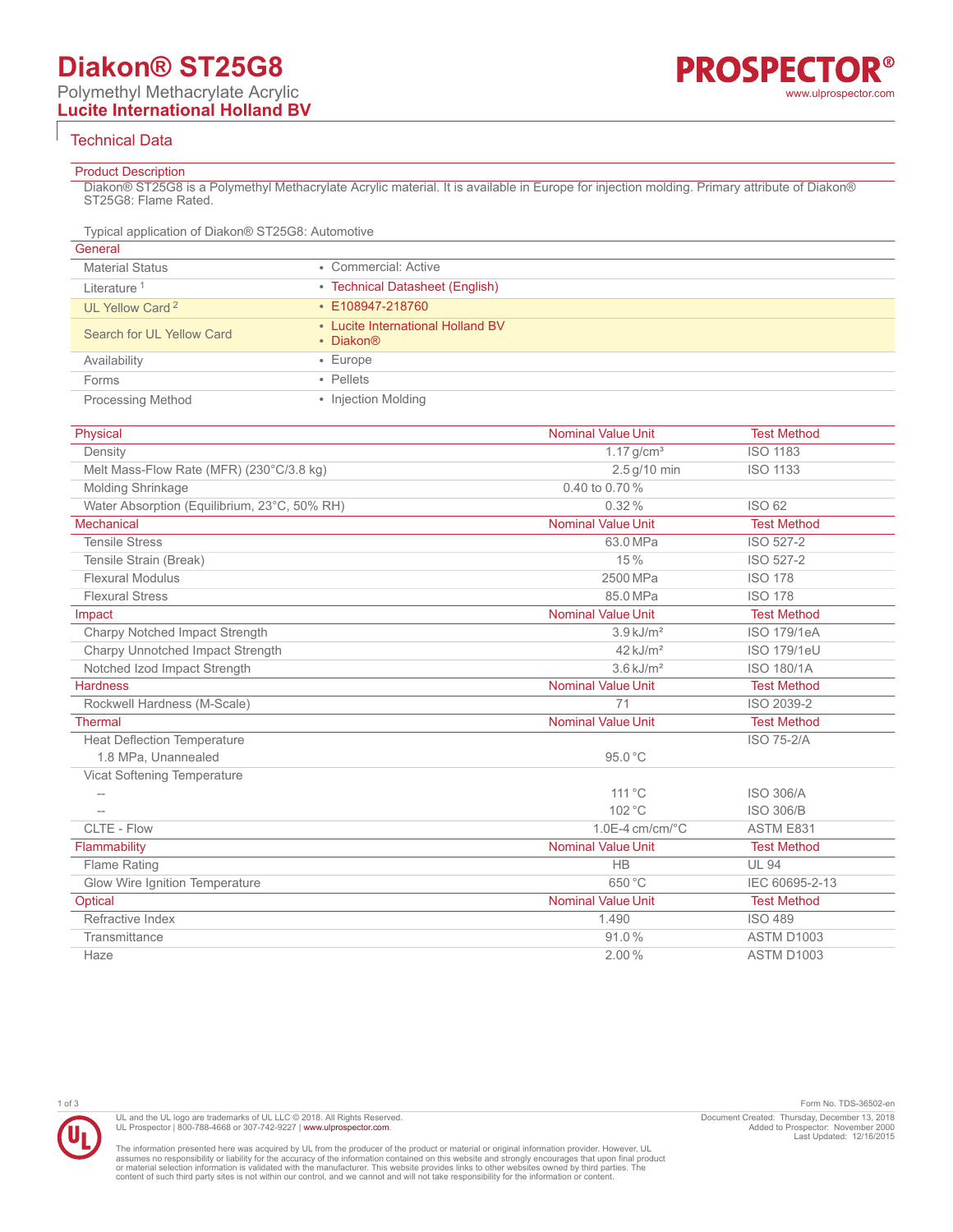# **Diakon® ST25G8**

Polymethyl Methacrylate Acrylic



| Injection                 | <b>Nominal Value Unit</b> |  |
|---------------------------|---------------------------|--|
| <b>Drying Temperature</b> | $80^{\circ}$ C            |  |
| Drying Time               | 3.0 to 4.0 hr             |  |
| Hopper Temperature        | 50 to 90 °C               |  |
| Rear Temperature          | 190 to 250 °C             |  |
| Middle Temperature        | 210 to 270 $^{\circ}$ C   |  |
| Front Temperature         | 210 to 290 °C             |  |
| Nozzle Temperature        | 220 to 280 °C             |  |
| Mold Temperature          | 50 to 90 °C               |  |

#### **Notes**

<sup>1</sup> These links provide you with access to supplier literature. We work hard to keep them up to date; however you may find the most current literature from the supplier.

<sup>2</sup> A UL Yellow Card contains UL-verified flammability and electrical characteristics. UL Prospector continually works to link Yellow Cards to individual plastic materials in Prospector, however this list may not include all of the appropriate links. It is important that you verify the association between these Yellow Cards and the plastic material found in Prospector. For a complete listing of Yellow Cards, visit the UL Yellow Card Search.

<sup>3</sup> Typical properties: these are not to be construed as specifications.





The information presented here was acquired by UL from the producer of the product or material or original information provider. However, UL<br>assumes no responsibility or liability for the accuracy of the information contai

2 of 3 Form No. TDS-36502-en Document Created: Thursday, December 13, 2018 Added to Prospector: November 2000 Last Updated: 12/16/2015